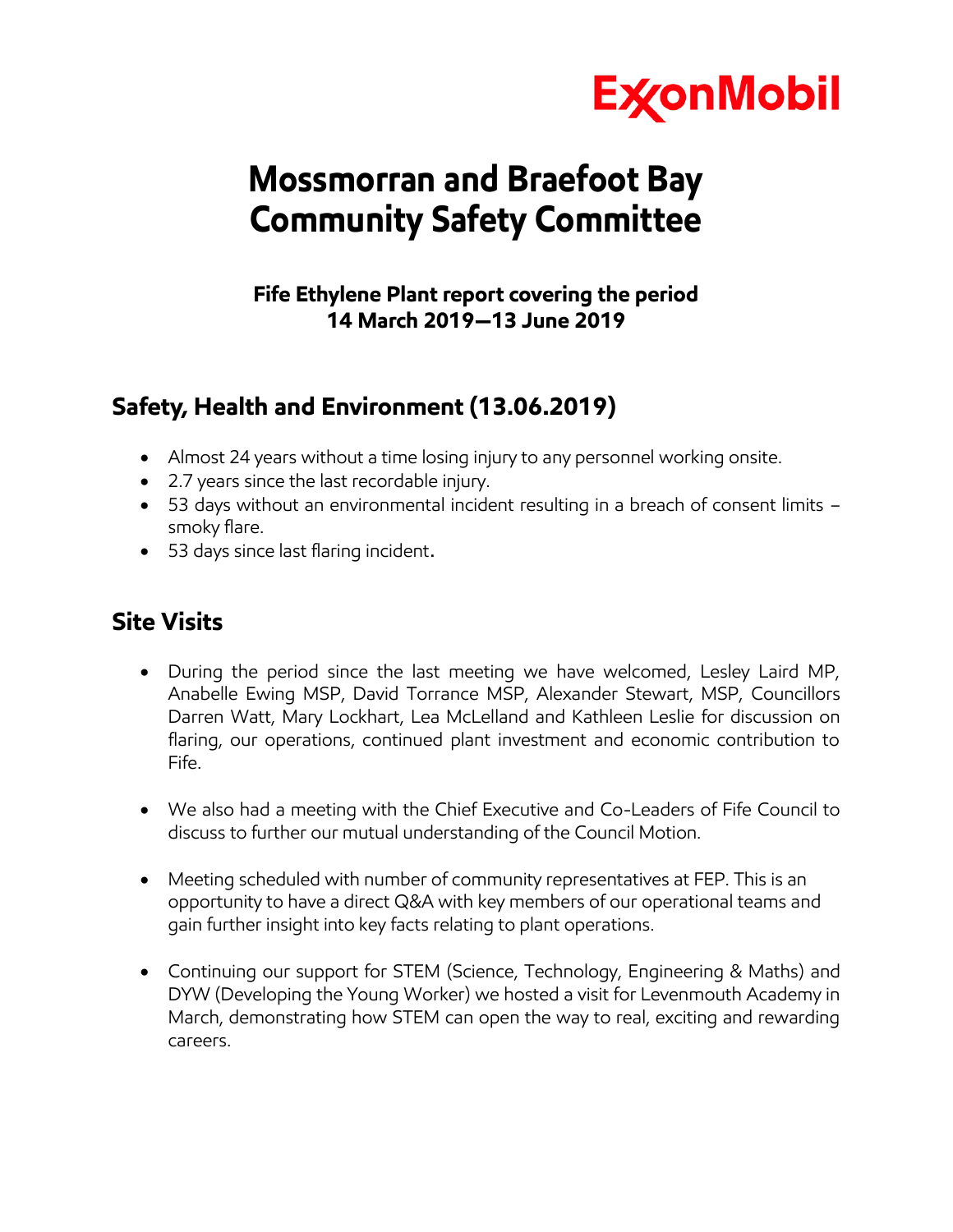

- Projects are underway to develop new public communication materials to help build understanding about plant operations, address misinformation and provide assurance through facts. These will be deployed via a range of channels to meet the needs of the widest audience. Furthermore, we will again be extending invites to the local community to visit the plant and hear more about our operations – further underlining our transparency commitment to good relations
- 27 classes from local primary schools have visited the environmental pond so far during May and June 2019, to do pond dipping, with a further 7 planned before the end of the summer term. In 2019 FEP anticipates hosting approx. 1,000 visitors to the pond Dipping Environmental Programme. Following the decision by the Ecology Centre to end their partnership with ourselves, we have already moved to secure another partner ensuring that local children will not be disadvantaged and will benefit from the visits made by over 20,000 children before them. The Ecology Centre will see out this year's programme and we will then begin with our new partner next year. FEP welcomed Limekilns Brownies to visit the pond on Friday 10<sup>th</sup> May.
- Primary 5 Pupils from Tulliallan Primary School visited FEP to learn more about the operation of the plant and the roles of people working here.

# **Corporate Hospitality**

There was no corporate hospitality during the reporting period.

# **Plant Operations – SEPA advisory reports**

 On 21st April at 12:24pm, whilst one of the three site steam generating boilers (Z-SG-01A) was out of service for maintenance, a second boiler (Z-SG-01B) shutdown (or 'tripped') due to a low steam drum cut-out. The steam header pressure was unable to be maintained, impacting steam available to flare and resulting in shutdown of the two site refrigeration compressors (which are steam driven) and process gas compressor steam turbine per pre-defined safe operating procedures.

The "B" Boiler shutdown was determined to be spurious when no identifiable fault was subsequently found. The operating team immediately began to attempt a restart, however "B" Boiler tripped again due to a low steam drum cut-out. Further investigation identified that this was due to a cable fault on the steam drum level switch. A repair was immediately instigated and the cable replaced, allowing "B" boiler to be successfully restarted at 17:20.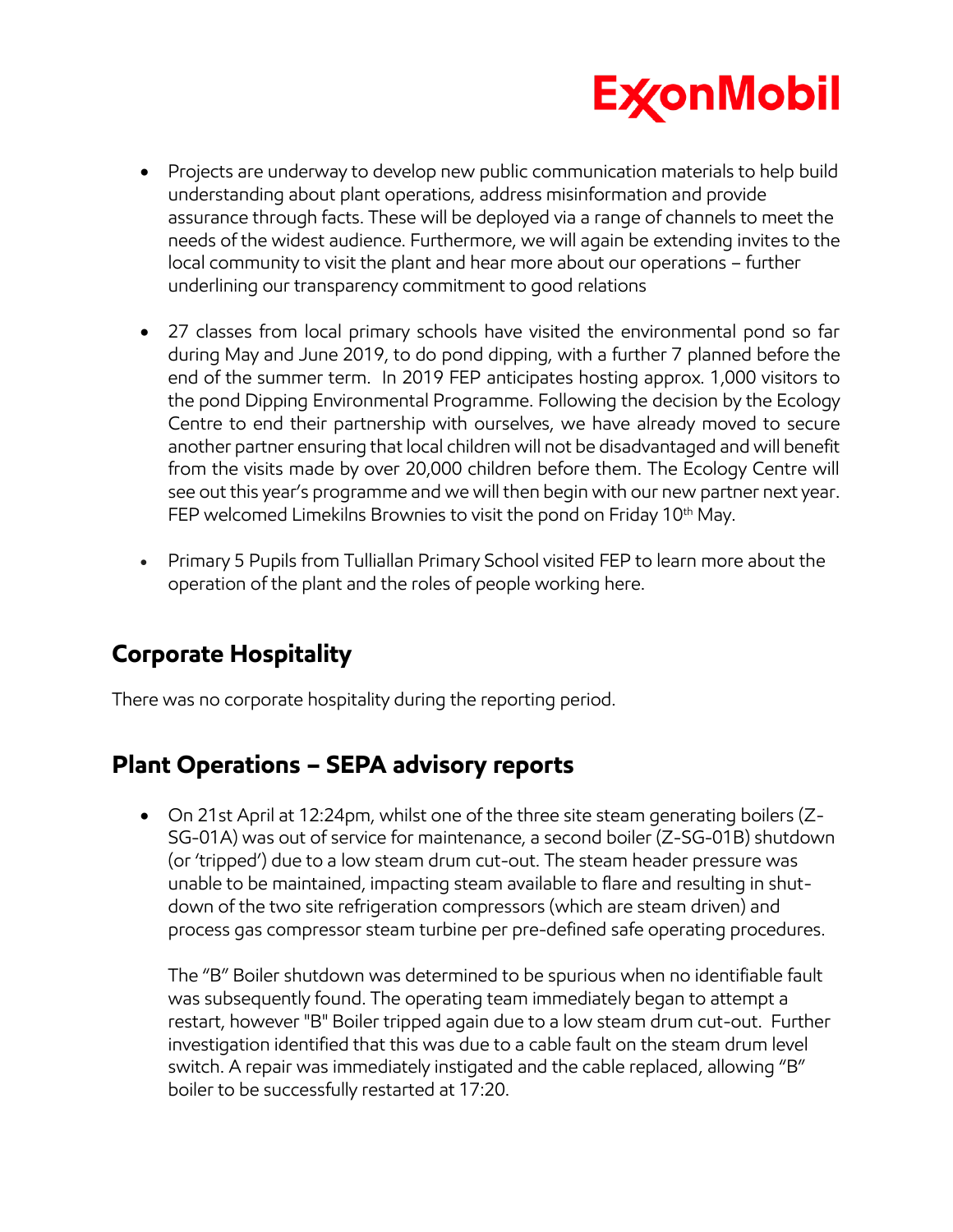

Plant restart commenced at 23:30 hours on the 21st April and resources were allocated around the clock to achieve shortest start-up duration including additional operational manning and engineering support. Elevated flaring ceased at 22:46 hours on Friday 26th April and normal operation was resumed at 21:27 hours on Sunday 28th April.

FEP received 36 complaints to the site.

#### **Analysis of complaints:**

34 different people contacted the plant

2 people called twice

2 emails were not followed up because of their abusive language.

#### Breakdown of contacts:

| 25% - |                          | 9 complaints from Cowdenbeath - 5 refer to noise only, 2 refer to<br>noise & vibration, 1 refers to flaring and vibration, 1 refers to unhappy |
|-------|--------------------------|------------------------------------------------------------------------------------------------------------------------------------------------|
|       |                          | how enquiry handled.                                                                                                                           |
| 26%   |                          | 10 complaints from Lochgelly - 8 refer to noise and 1 question<br>what is happening onsite                                                     |
| 9%    | $\overline{\phantom{a}}$ | 3 calls from Kirkcaldy - 1 refers to noise, 1 is sick of all this,                                                                             |
|       |                          | 1 wants to know if there is a complaints department                                                                                            |
| 3%    | $\overline{\phantom{a}}$ | 1 call from Cardenden - referring to noise                                                                                                     |
| 3%    | $\sim$ $ \sim$           | 1 call from Kinglassie - referring to noise                                                                                                    |
| 5%    | $\sim$                   | 2 calls from Lumphinnans - both refer to noise                                                                                                 |
| 3%    | $\sigma_{\rm eff}$       | 1 call from Auchtertool - referring to noise                                                                                                   |
| 3%    | $\frac{1}{\sqrt{2}}$     | 1 call Lochore - referring to noise                                                                                                            |
| 3%    | $\sim$                   | 1 call Ballingry - referring to noise, vibration, pollution                                                                                    |
| 3%    | $\sim$ $-$               | 1 call Kelty - referring to noise                                                                                                              |
| 3%    | $\sim$                   | 1 call Dunfermline - referring to Black Smoke                                                                                                  |
| 3%    | $\sim$ $ \sim$           | I contact - Hill of Beath referring to noise                                                                                                   |
| 3%    | $\overline{\phantom{0}}$ | 1 enquiry via email referring to noise, 'only referring to themselves as                                                                       |
|       |                          | a local resident'                                                                                                                              |
| 6%    |                          | not followed up - abusive                                                                                                                      |
|       |                          | On Tuesday 10th March at 12:55, and Wednesday 20th March at 12:56 D.C. 01                                                                      |

 On Tuesday 19th March at 13:55, and Wednesday 20th March at 13:56, R-C-01 (propane refrigeration compressor) became power limited, resulting in high suction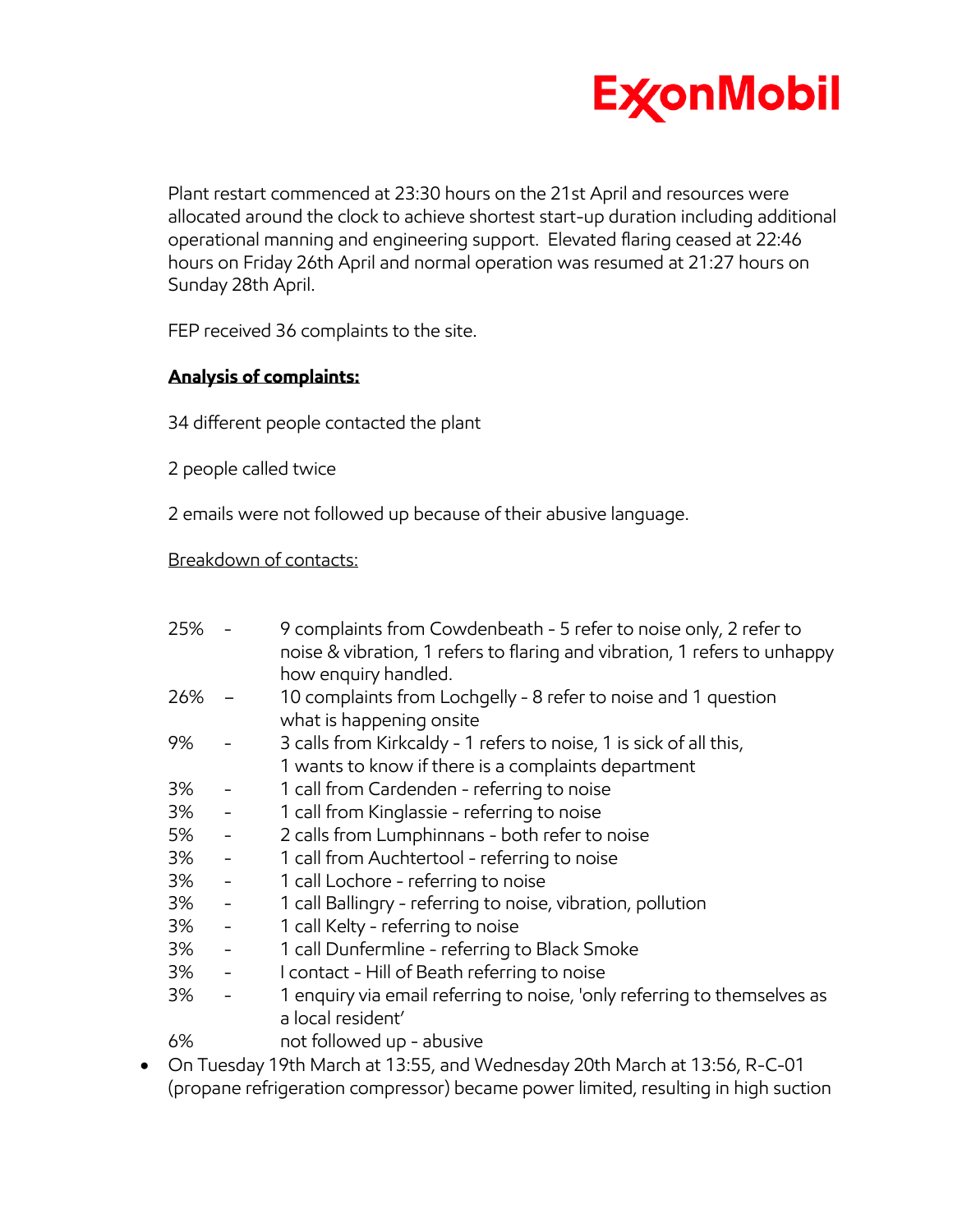

pressure and loss of condensing duty in the splitter leading to flaring. Operators responded promptly, recovering the pressure and ceasing flaring in under an hour (42 and 51 minutes respectively). FEP did not receive any queries or complaints about the flaring from the community.

### **Annual PIZ Test**

 The annual test of communications for residents with ExxonMobil Chemical Limited and Shell UK Limited PIZ (Public Information Zone), as per the HSE Control of Major Accident Hazard Regulations (COMAH 2015) was carried out by ExxonMobil Chemical on Monday 10<sup>th</sup> June.

### **Contributions:**

• Small donations to the value of £3,750.

### **Contributions:**

- Employee Volunteering and School Governor awards for the 1st round of awards in 2019 are as follows:
- Kelty Hearts Community Club 2007's £500 ● East Fife & Scooniehill RDA **250** • East Neuk Playgroup & Nursery **East Neuk Playgroup & Nursery** • 82<sup>nd</sup> Craigalmond (Cramond) Scout Group **Election** £125 • Comrie Community Pipe Band **EXALL EXALCE 1999** Total **£1,625**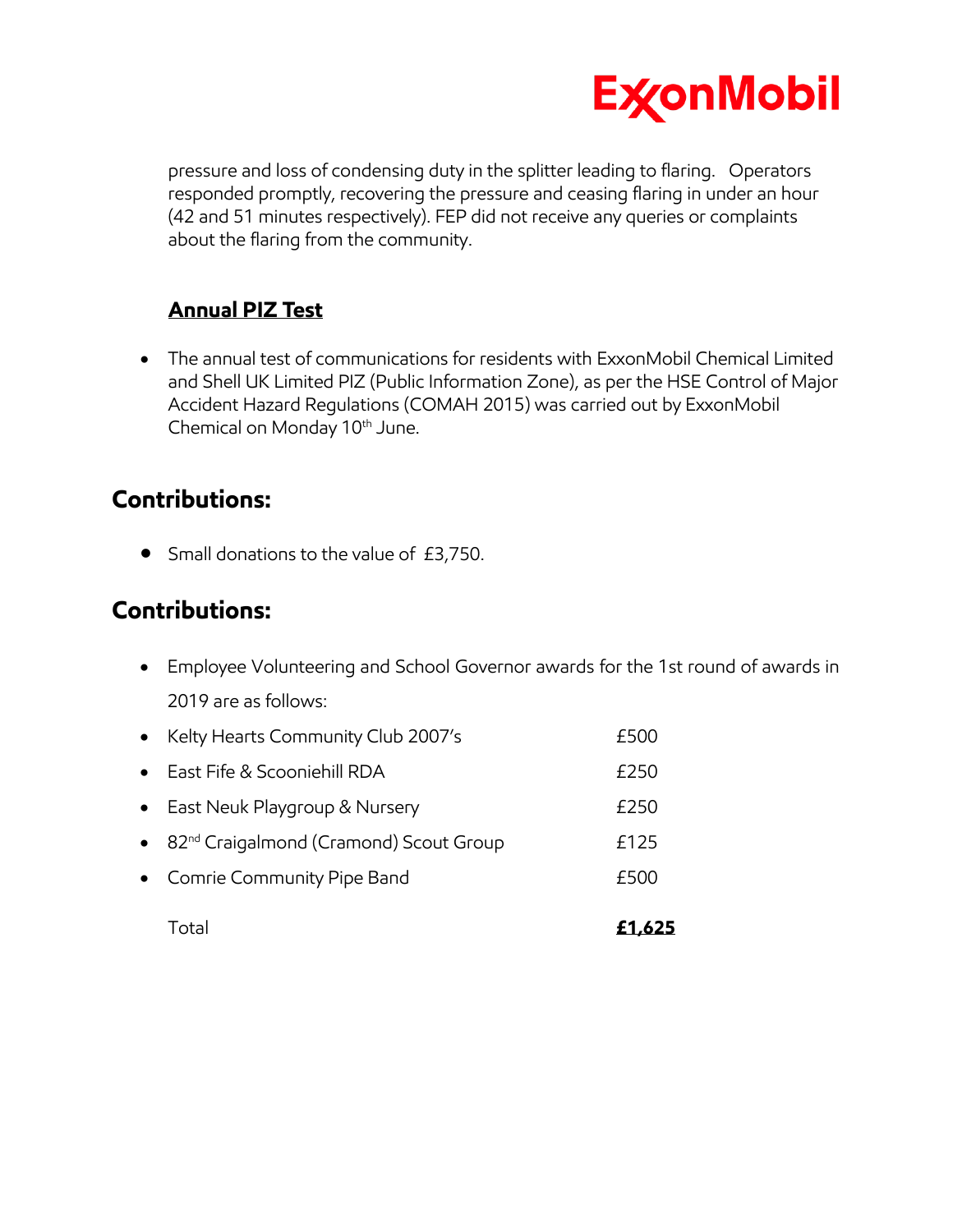

### **Other**

- ExxonMobil Link School School Resource Grant Application Forms have been mailed to schools. Each Link School is offered grants/support up to the value of £3,000 and selected mix best suited to them. In 2019 the total value to the Links Schools supported by ExxonMobil via the school equipment grants and schools opting into various Educational Programmes will be around £39,000.
- Via the ExxonMobil Link School Programme over 800 pupils from local schools have participated in various Generation Science Workshops – STEM workshops. These workshops provide children with hands on experience of science and technology. Workshops for Link Schools were as follows:

| <b>School</b>                  | <b>Show title</b>                                           |
|--------------------------------|-------------------------------------------------------------|
| Cowdenbeath Primary School     | Ready Teddy Go x 3 and Smart Grid x 2                       |
| Crossgates Primary School      | Lego Mindstorms Challenge x 4                               |
| Lochgelly South Primary School | Robo Constructors x 3 and Day or Night 1                    |
| Lochgelly West Primary School  | Day or Night 1, Smart Grid and Lego<br>Mindstorms Challenge |
| Lumphinnans Primary School     | Bricks and Blocks x 3 and Good Vibrations                   |

- Around 20 staff from FEP participated in a Day of Caring Activity working with Keep Scotland Beautiful, they participated in a litter pick along the Fife Costal Path from Dalgety Bay to Aberdour on Thursday May 23<sup>rd</sup>.in May.
- FEP proud to again work with the Lady Haig Poppy Factory in May, assembling poppies for sale later this year during the Remembrance Season. We are thrilled to have been able to assemble 40,600 'stick on' poppies in 2019
- FEP also delighted to 'Bud' the Poppy Scotland interactive education van to FEP, allowing our staff to learn more about the history of the poppy and its role in remembrance.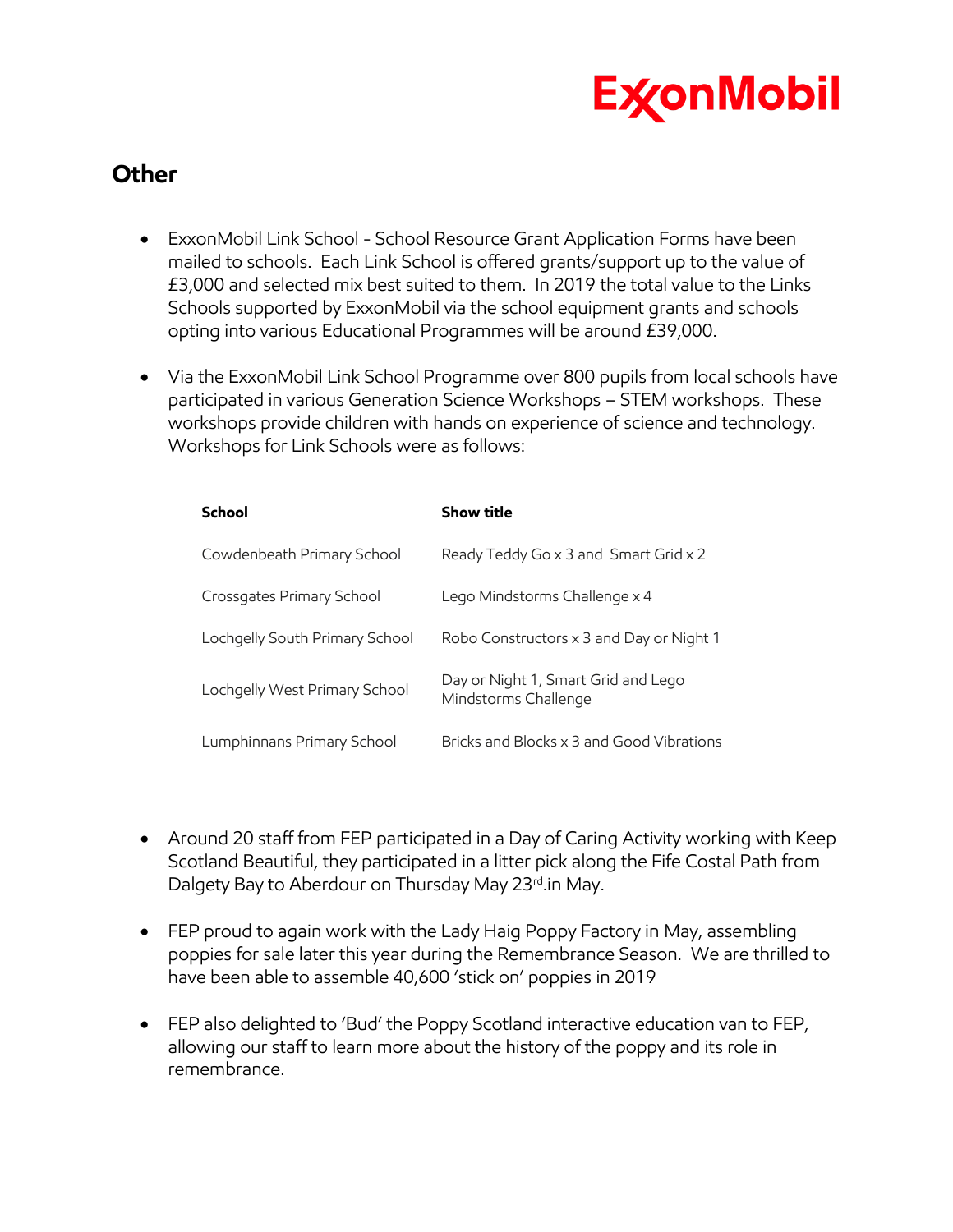

- FEP is currently scheduling the aptitude testing and interviews for applicants to our Apprenticeship Scheme.
- In late May, 3 teams (4 people per team) from the site participated in the EMF 'Hairy Haggis' Team Relay marathon event, running between 4 – 8 miles each and raising over £1,500 for Barony the local mental health charity day resource centres in Kirkcaldy and Buckhaven.
- FEP will again be hosting 4 University Summer Students from 3 Universities for 8 weeks over summer 2019. During their time onsite the students will be working with teams in the FEP Technical Department on flaring reduction project evaluations and pump reliability improvements.
- **•** FEP will also welcome 2 students starting the Industrial Placement Scheme on 1st July.

### Workforce (31.05.2019)

| • ExxonMobil Chemical | 200 |
|-----------------------|-----|
| • Apprentices         |     |
| • Base Contractors    | 143 |
| • Project Contractors | 45  |